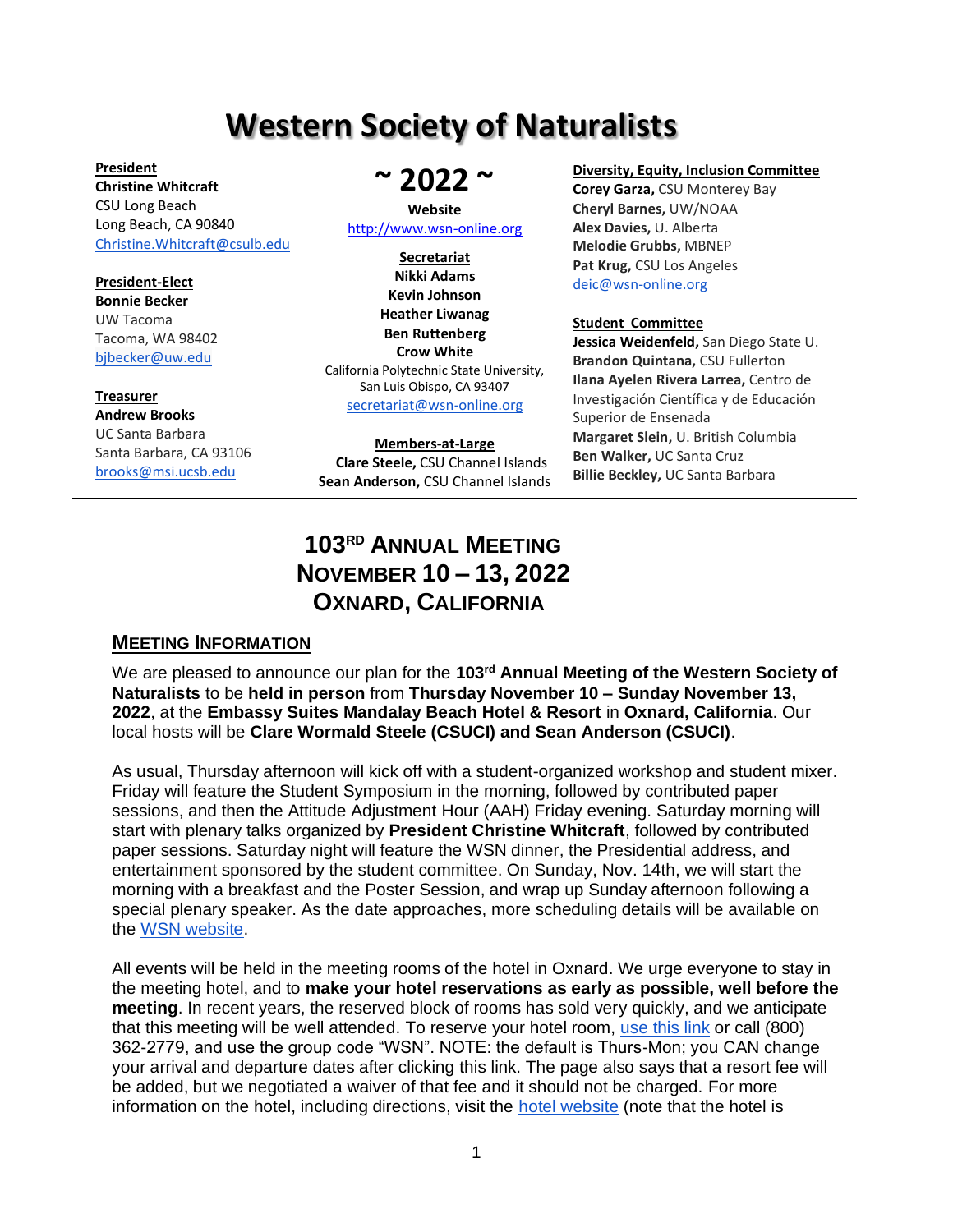undergoing a renovation and rebranding from an Embassy Suites to the Zachari Dunes, so the website link may change over the next several months).

The WSN website can be found at [http://www.wsn-online.org/.](http://www.wsn-online.org/) Later in the summer, the webpage will have links to online registration and abstract submission for the meeting through Cvent. In addition, we maintain a **WSN Twitter account** (Twitter Handle: @WSN\_Secretariat), and a **WSN Facebook page** (https://www.facebook.com/WesternSocietyOfNaturalists/), where you can find information about the Society and our annual meeting, and connect with your colleagues. If you have an opportunity that would be appropriate for distribution via the WSN social media accounts (fellowships, small grants, student opportunities, etc.), please send the details to the student committee via the WSN Facebook or Twitter pages.

# **CALL FOR PAPERS, POSTERS, AND SPECIAL SESSION TOPICS**

Once again, the annual meeting will feature Special Sessions that will be of interest to WSN members. If you have a proposed topic for a Special Session, please email a title, short description, and list of potential speakers to the Secretariat by **July 10th, 2022.**

We will open the WSN website for online registration and the submission of abstracts for contributed papers and posters for the 2022 meeting beginning August 15, 2022. Registration for attendees will remain open up to and including the days that the meeting is held, although late registration fees may apply. **However, abstract submissions will only be accepted through Monday September 27th, 2022**, and as in past years, will be first come, first accepted. Late abstracts will not be accepted.

The size of the annual meeting often challenges the available meeting space, and we expect this year to be especially well-attended. To accommodate a large number of oral presentations, we will continue to include 5 minute lightning talks with slides that auto-advance and traditional 15 minute slots. Please be aware that both 5 minute and 15 minute slots are intended for the presentation of findings from projects that are in their later stages or are completed. We urge you to present a poster instead of an oral presentation if you only have preliminary data. WSN requires major advisors continue to review and approve all student abstracts, talks, and posters to assure the appropriateness and high quality of the work presented.

# **COVID-19**

We anticipate that the COVID-19 restrictions will ease by November, but no one knows for sure – it is possible that conditions on the ground will necessitate a virtual meeting. Stay tuned.

See these organizations for more COVID- information [https://www.cdc.gov/coronavirus/2019-ncov/index.html;](https://www.cdc.gov/coronavirus/2019-ncov/index.html)<https://www.venturacountyrecovers.org/>

## **DIVERSITY, EQUITY, AND INCLUSION**

WSN maintains a strong commitment to foster a diverse, equitable, and inclusive community that embraces all races, ethnicities, nationalities, genders, sexual orientations, abilities, religions, languages, ages, socioeconomic backgrounds, and career stages. DEIC members include students, postdocs, faculty, and other professionals who serve 3-year terms. Thus, there will be some turnover in committee membership every year. Its current members are Corey Garza (Chair), Cheryl Barnes, Alexandra Davis, Melodie Grubbs, and Patrick Krug. If you are interested in joining the DEIC, please contact [deic@wsn-online.org.](mailto:deic@wsn-online.org)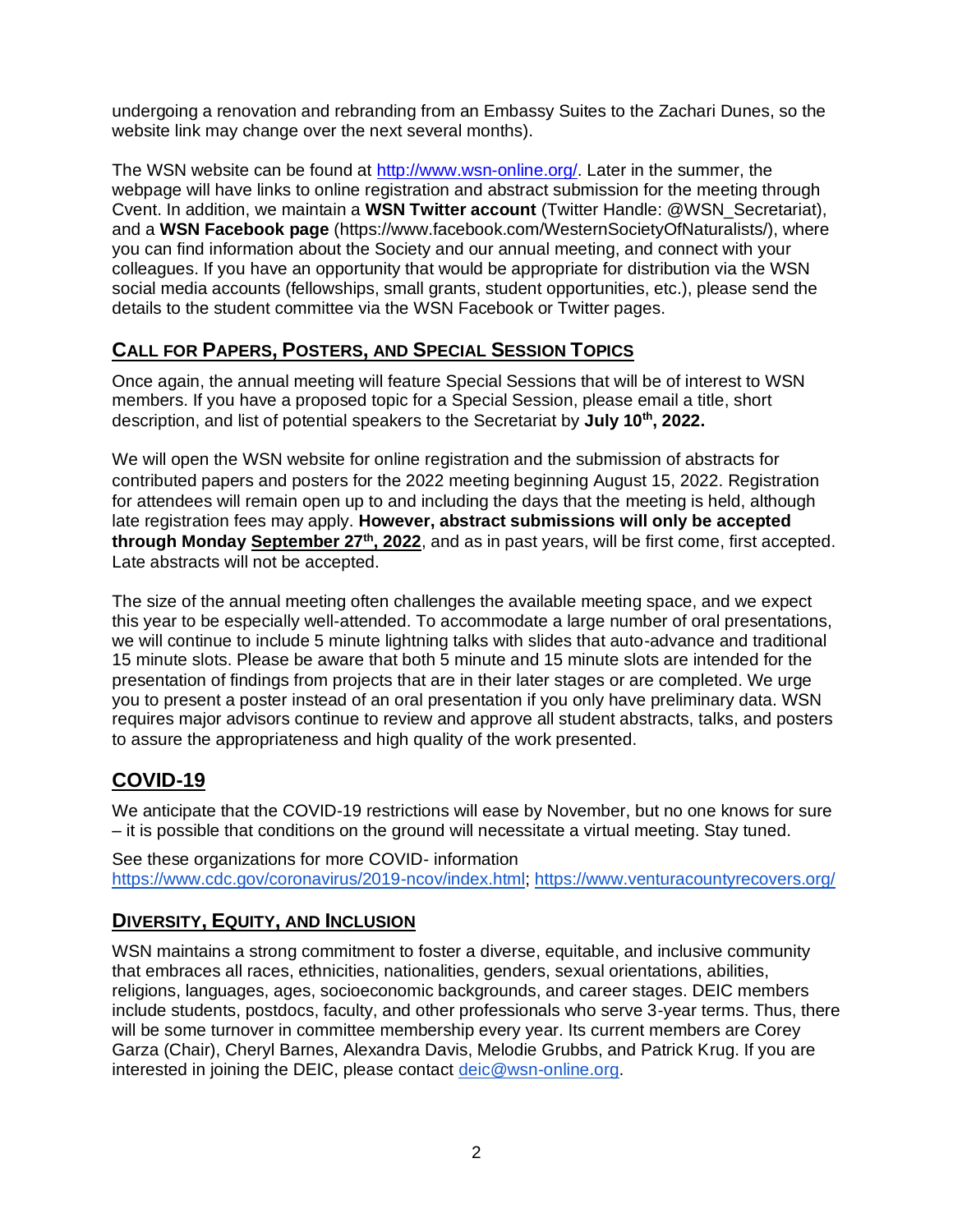WSN also maintains a meeting [Code of Conduct,](https://www.wsn-online.org/code-of-conduct/) which formalizes WSN's commitment to creating an environment in which all attendees can participate without harassment, discrimination, or violence of any type.

# **CALL FOR NOMINATIONS FOR WSN AWARDS**

WSN invites nominations for the **Naturalist of the Year Award** and the **Lifetime Achievement Award**. All members (including students!) are welcome to submit nominations, and we especially encourage members to consider nominating scientists who represent and enhance the diversity of our field. For details regarding these awards, past winners, and how to nominate candidates, please follow these links:

**Naturalist of the Year Award** [\(http://www.wsn-online.org/about-wsn/naturalist-of-the-year/\)](http://www.wsn-online.org/about-wsn/naturalist-of-the-year/) **Lifetime Achievement Award** [\(http://www.wsn-online.org/about-wsn/lifetime-achievement-award/\)](http://www.wsn-online.org/about-wsn/lifetime-achievement-award/) Please submit your nominations no later than **July 1, 2022** (happy Canada Day).

# **CALL FOR NOMINATIONS FOR THE 2024-2026 WSN SECRETARIAT**

The current Secretariat will be serving from 2021 – 2023. To ease the transition to the next Secretariat (2024 – 2026), we are hoping to identify willing WSN members at one of our contributing institutions now to serve in this important role. This will allow the incoming Secretariat to take on an observer's role during the current Secretariat's final year, which should go a long way towards demystifying the process before they assume their active duties in 2024. The President (Christine Whitcraft ) is formally charged with striking a nomination committee, but self-nominations are both welcome and encouraged! This is an opportunity for members to play a leading role in fostering the future of WSN. Nominations for the next Secretariat will be discussed at the 2022 business meeting in Oxnard.

# **WSN 2022 LOGO CONTEST**

Submit an Original Entry for the 103<sup>rd</sup> Meeting of the Western Society of Naturalists! Entries must be submitted to Ilana Ayelen Rivera Larrea [\(iriveralarrea@sandiego.edu\)](mailto:iriveralarrea@sandiego.edu) by June 18, 2022.

Designs should:

- Reflect the research and values of the Society
- Contain the words "Western Society of Naturalists," "2022," and "Oxnard, CA."
- Be **black and/or white**. Additionally, please suggest **3 shirt colors** for your design.
- **Not be overly intricate** details do not print well to clothing.
- Be submitted at the intended **size/dimensions.**

For the t-shirt/hoodie, you may submit a **small front logo** and/or **larger image for the back** or a "**wrap-around design**." Other designs may also be considered, but we recommend keeping it simple. Please keep in mind a diversity of body types and what will be flattering to most.

Please look [here](https://docs.google.com/document/d/1gQJ0NriDk5_QwnX2-wg9PapRwYlL4QZ5DD-0e5Pk51s/edit?usp=sharing) for examples of past winning logos.

Submission:

- Email your design as an attachment to Ilana Ayelen Rivera Larrea [\(iriveralarrea@sandiego.edu\)](mailto:iriveralarrea@sandiego.edu)
- File type should be .jpg, .png, .tiff, .gif (can be drawn by hand, but must be cleaned up on a computer)
- File size should be less than 10MB
- Resolution should be at least 150ppi (pixels per inch)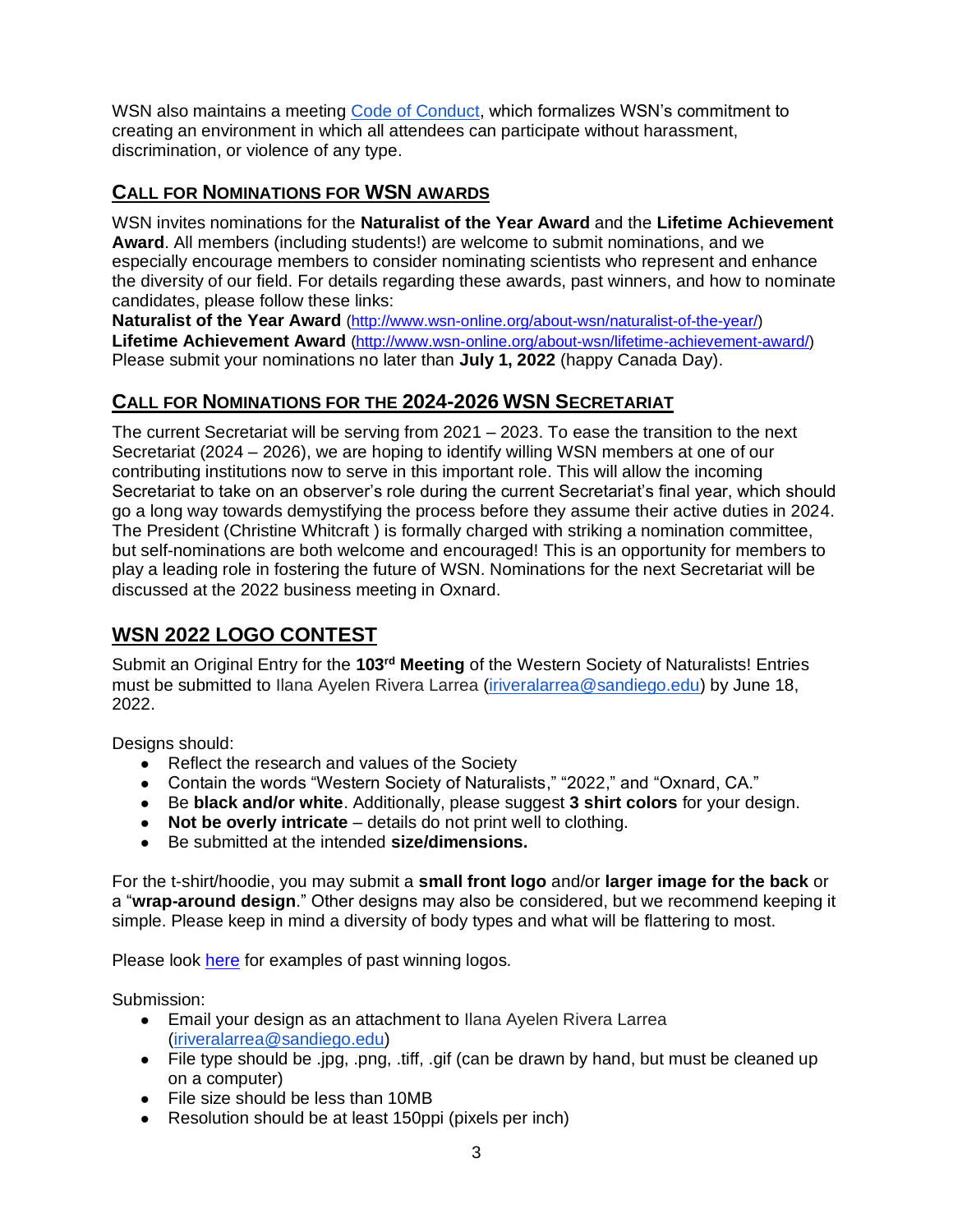● Deadline for submission is **June 18, 2022 18:00 PDT**. Late submissions will be given the lowest priority. Submissions will be voted on by the WSN student committee. The artist of the chosen design will be notified by July 1, 2022.

# **WSN 2022 SILENT AUCTION DONATION**

As usual, the WSN Student Committee is seeking items to include in this year's silent and live auctions. Money raised from these events will be used to fund student travel. Previously donated items have included books, artwork, clothing, items of historical interest from prominent WSN members, unique outings or experiences, wine, and other spirits. If you have items that you would like to donate, please email Ilana Ben Walker, Auction and Gala Coordinator [\(benwalker@ucsc.edu\).](mailto:benwalker@ucsc.edu) If you have any other questions for the WSN Student Committee in general, please email Jessica Weidenfeld [\(jweidenfeld@sdsu.edu\)](mailto:jweidenfeld@sdsu.edu) or Brandon Quintana [\(brandonquintana@csu.fullerton.edu\)](mailto:brandonquintana@csu.fullerton.edu).

# **WSN 2022: JOIN THE STUDENT COMMITTEE**

We are once again looking for members of WSN who would like to join the WSN student committee for 2023 and 2024 to help our meetings continue to thrive. To be eligible for consideration, you must have attended at least one previous WSN meeting, be a current student, and be able to serve for two years. Applications will be accepted starting in August; please stay tuned for more details.

# **RECAP OF THE 2021 ONLINE ANNUAL MEETING**

The 102<sup>nd</sup> meeting of the Western Society of Naturalists was held November 11-14, 2021. It was WSN's second all online annual meeting (at Whova.com). Despite the unusual circumstances, the meeting was a success, with **586 registered attendees**. In total, there were **168 contributed papers (121 5-minute talks and 47 15-minute talks) and 86 posters**. The presentations highlighted a broad range of top-notch science.

The Thursday night workshop, "Increasing the Impact of your Science" kicked off the meeting. The Student Symposium on Friday morning featured, "Underrepresented voices in the environmental justice movement." Also on Friday morning, the **Naturalist of the Year** award was presented by Jenn Casellle to **Paul Barber** and **Peggy Fong** for their incredible work developing and running The Diversity Project**.** Friday morning concluded with the Diversity, Equity, and Inclusion Symposium, "Cutting the strings: beyond parachute science." Contributed papers and Affinity group mixers filled the rest of the day, and, to help celebrate the Society's 102nd meeting, an online **TRIVIA** and **AAH** was held on Friday evening. It was great to "see" you all!

On Saturday morning, **Steve Lonhart** presided over the **Presidential Symposium**, which explored "Several paths to public service." He also gave his Presidential Address on Saturday evening. Well done, President Steve! Thanks to **Ben Ruttenberg** and **Kerry Nickols** for being enthusiastic auctioneers at the WSN auction, also on Saturday evening.

Poster sessions and the Business Meeting were held Saturday afternoon, and Contributed papers were held Sunday morning, followed by an exciting Meeting Adjournment by the WSN Governance Committee.

**Big Thanks** to the Student Committee, the Diversity, Equity, and Inclusion Committee, and the continuing Treasurer (**Andy Brooks**) for their hard work with the meeting. We are also grateful to the many student volunteers who assisted during the meeting. Finally, a special extra big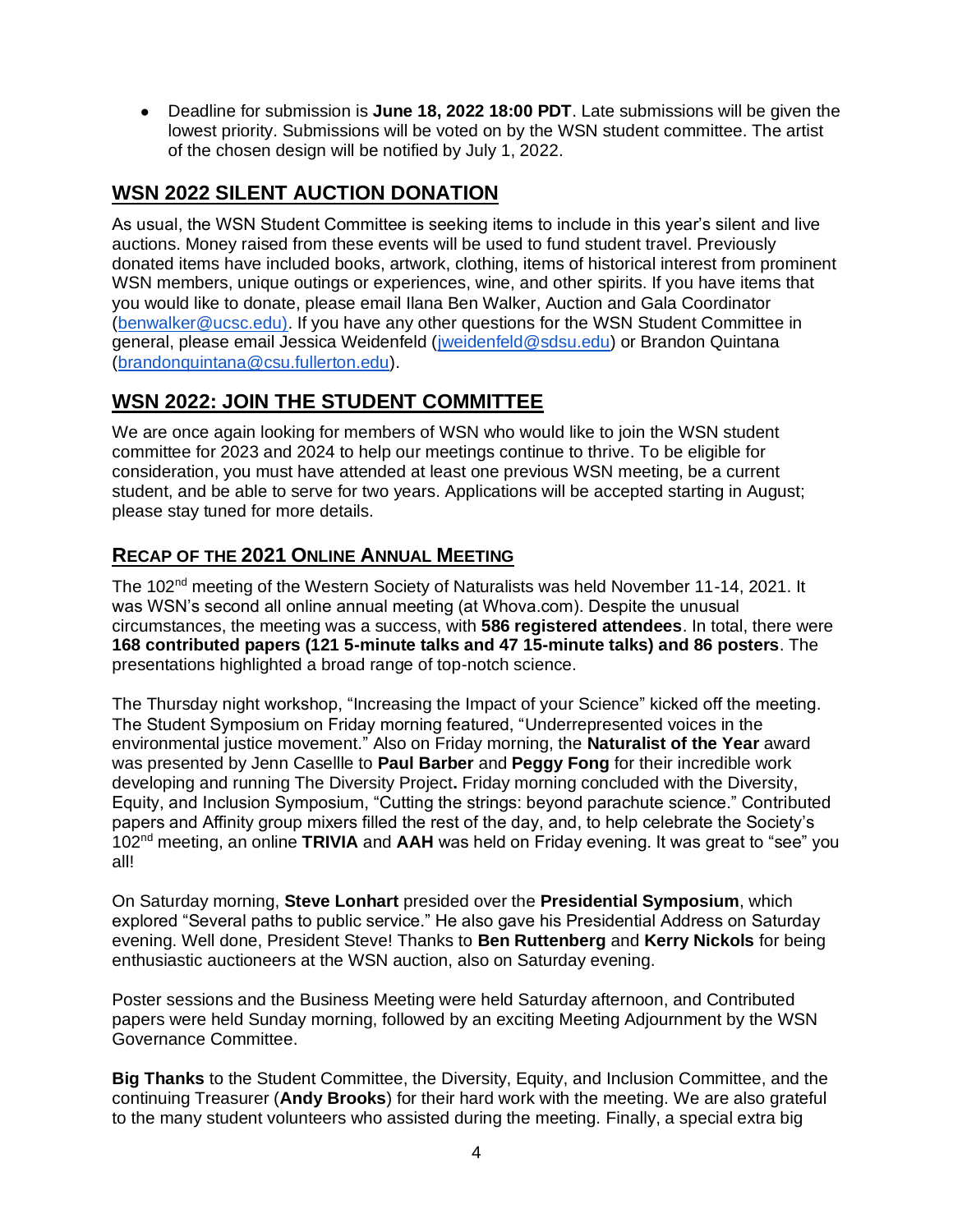thanks to **Cassandra Konecny**, who worked with the previous Secretariat (at UBC) and graciously continued to contribute to WSN by assisting the current Secretariat with the annual meeting. We could not have done it without you! The efforts and enthusiasm of all of these students and people made the meeting a memorable success!

### **ELECTIONS, NOMINATIONS, AND OTHER SOCIETY BUSINESS**

Several decisions were made at the 2021 business meeting. Highlights included:

- **Bonnie Becker** (University of Washington) was nominated and unanimously elected President-Elect.
- T**he 103rd Annual Meeting** was planned for Oxnard, California in November 2022. Drs. **Sean Anderson and Clare Wormald Steele** at the California State University Channel Islands have graciously volunteered to serve as local host.
- The new co-chairs of the WSN 2022 Student Committee are **Brandon Quintana** (CSU Fullerton) and **Jessica Weidenfeld** (SDSU). The other members of the hard-working student committee are **Ilana Ayelen Rivera Larrea** (Ensenada Center for Scientific Research and Higher Education, CICESE), **Margaret (Maggie) Slein** (Reed College), **Ben Walker** (UC Santa Cruz), and **Billie Beckley** (UC Santa Barbara).

# **STUDENT PAPER AND POSTER AWARDS**

From the student papers presented at the 102<sup>nd</sup> Annual Meeting, awards for Best Student Paper were given in five categories: (1) 15-minute talk, (2) Applied Ecology, (3) Community and Ecosystem Ecology, (4) Observational Ecology, and (5) Organismal and Population Biology. The category of Observational Ecology was established in 2015 as a best paper award presented in memory of Rafe Sagarin [\(http://www.wsn-online.org/sagarin-award/\)](http://www.wsn-online.org/sagarin-award/). The Applied Ecology award is also called the Mia Tegner Award in her honor. For posters, WSN presented a Best Graduate Student Poster Award and a Best Undergraduate Student Poster Award.

Many thanks to the WSN judging committee **(Christine Whitcraft, Jayson Smith, Tonya Huff, Kerry Nickols, Alison Haupt**) for doing an outstanding job of organizing the judging, helping to evaluate the presentations, and tallying up the scores of so many oral presentations and posters! Also big thanks to all of the judges for their hard work and timely participation, which made this competition a success! It is always a challenging task to select winners from the huge number of excellent papers and posters. Here are the winners and those receiving honorable mention in each category:

## **BEST STUDENT PAPERS**

#### **15-MINUTE TALK**

**Winner: Anaí Novoa**, "DO HOST POPULATIONS CONSISTENTLY DIFFER IN THEIR LEVELS OR TYPES OF PARASITISM THROUGHOUT THEIR GEOGRAPHIC RANGES?"

**Honorable Mention: Sean Canfield**, "LITTLE SHARKS IN A BIG WORLD: PHYLOGEOGRAPHY OF THE CALIFORNIA HORN SHARK"

**Honorable Mention: Amanda Chiachi**, "DETERMINING THE EFFECTS OF MARINE HEATWAVES ON RED ABALONE, *HALIOTIS RUFESCENS*, ACROSS MULTIPLE SIZE CLASSES"

#### **APPLIED ECOLOGY/CONSERVATION BIOLOGY (Mia Tegner Award)**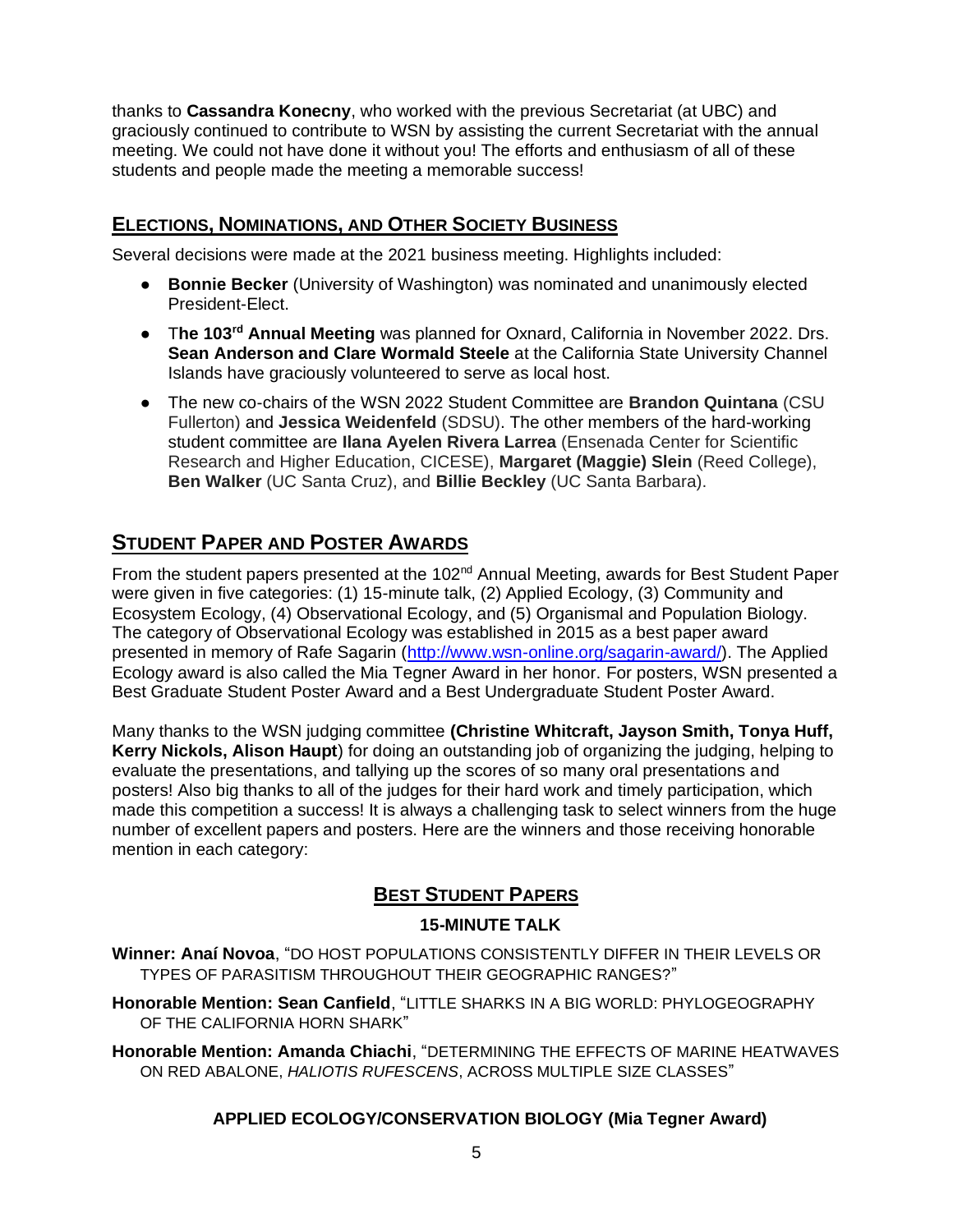- **Winner:** Isabelle Neylan, "LONG-TERM EFFECTS OF OCEAN ACIDIFICATION ON RED ABALONE (*HALIOTIS RUFESCENS*) GROWTH AND PERFORMANCE"
- **Honorable Mention:** Amelia Caley (undergraduate), "EFFECTS OF DEPTH AND KELP RESOURCES ON URCHIN ROE QUALITY, MORPHOLOGY AND DIET"

#### **COMMUNITY AND ECOSYSTEM ECOLOGY**

- **Winner:** Casey Sheridan, "EXPERIMENTAL MANIPULATION OF CRUSHED CONSPECIFICS RATHER THAN PREDATOR PRESENCE MODIFIES PURPLE SEA URCHIN GRAZING BEHAVIOR**"**
- **Honorable Mention:** Ryan Jones, "RESOURCE PARTITIONING WITHOUT COMPETITION IN CORAL-REEF FISHES"

#### **OBSERVATIONAL ECOLOGY (Rafe Sagarin Award)**

- **Winner:** Hannah Myers, "UNIQUE DISTRIBUTION AND ACOUSTIC RESIDENCY PATTERNS OF SYMPATRIC MAMMAL-EATING KILLER WHALE POPULATIONS IN THE GULF OF ALASKA"
- **Honorable Mention:** Kiran Reed, "MODEL APEX PREDATOR (GIANT SEA BASS) MODIFIES BEHAVIOR OF MESOPREDATORY FISHES AROUND SANTA CATALINA ISLAND, CA"

#### **ORGANISMAL AND POPULATION BIOLOGY**

- **Winner:** Gabriella Kalbach, "DOES HISTORY OF EXPOSURE TO AERIAL STRESS IMPACT INTERTIDAL MUSSELS' RECOVERY PERIOD?"
- **Honorable Mention:** Bryan Briones Ortiz, "EVIDENCE FOR GENETIC VARIATION UNDERLYING EELGRASS (*ZOSTERA MARINA*) LIFE HISTORY STRATEGY"
- **Honorable Mention:** Alisha Saley, "INDEPENDENT EFFECTS OF CARBONATE CHEMISTRY AND SALINITY ON GROWTH OF ADULT MUSSELS"

#### **BEST GRADUATE STUDENT POSTER**

- **Winner:** Juliana Cornett, "IMPACTS OF HYPOXIA ON THE PHYSIOLOGY OF JUVENILE ENGLISH SOLE, *PAROPHRYS VETULUS*"
- **Honorable Mention:** Zoe Zilz, "REPORT OF A COPEPOD EGG PREDATOR INFESTING COMMERCIALLY IMPORTANT YELLOW ROCK CRAB IN SANTA BARBARA, CA"

#### **BEST UNDERGRADUATE STUDENT POSTER**

**Winner:** Emily Vidusic, "A COMPARISON OF MULTIPLE METHODS TO MEASURE PURPLE SEA URCHIN POPULATION DENSITIES WITHIN THE MONTEREY PENINSULA INTERTIDAL"

**Honorable Mention:** Leeza-Marie Rodriguez, "EFFECTS OF A NON-INDIGENOUS BRYOZOAN ON THE RECRUITMENT OF THE NATIVE OLYMPIA OYSTER, *OSTREA LURIDA*"

# *Congratulations again to all of our winners!*

#### **TRAVEL AWARDS**